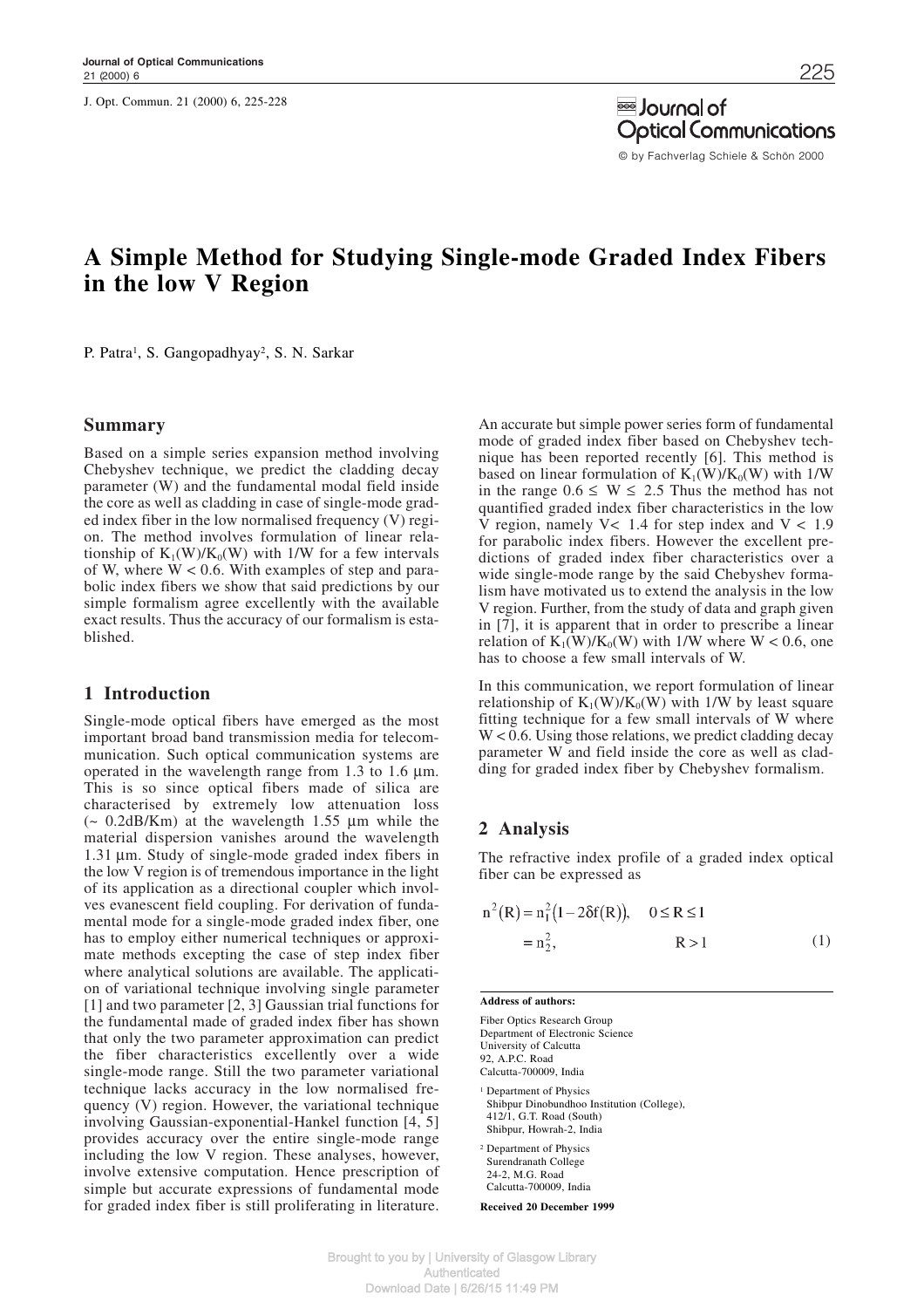where R=r/a, 'a' being the core radius;  $\delta = (n_1^2 - n_2^2)/(2n_1^2)$ with  $n_1$  and  $n_2$  being the refractive indices of the core axis and the cladding respectively. Here, f(R) defines the shape of the refractive index profile and in case of a power-law profile, it is given by

$$
f(R) = Rq, R \le 1
$$
 (2)

'q' being the profile exponent whose value is ∞ for step index fiber and 2 for parabolic index fiber.

For a weakly guiding fiber, the fundamental modal field  $\Psi(R)$  inside the core is the solution of the scalar wave equation

$$
\frac{d^2 \psi}{dR^2} + \frac{1}{R} \frac{d\psi}{dR} + \left[ V^2 (1 - f(R)) - W^2 \right] \psi = 0, \ R \le 1
$$
 (3)

together with the boundary condition

$$
\left(\frac{1}{\Psi}\frac{d\Psi}{dR}\right)_{R=1} = -\frac{WK_1(W)}{K_0(W)}
$$
\n(4)

where  $V = k_0 a(n_1^2 - n_2^2)^{1/2}$  and  $W = a(\beta^2 - n_2^2 k_0^2)^{1/2}$  are the normalised frequency and cladding decay parameter respectively with  $k_0$  and  $\beta$  being the free space wave number and propagation constant respectively.

The fundamental modal field in the cladding is given by

$$
\psi(R) \sim K_0(WR), \ R > 1. \tag{5}
$$

By least square fitting over the interval  $W \le 0.6$ , we formulate  $K_1(W)/K_0(W)$  as below

$$
\frac{\mathbf{K}_1(\mathbf{W})}{\mathbf{K}_0(\mathbf{W})} = \alpha + \frac{\beta}{\mathbf{W}}
$$
 (6)

where the values of  $\alpha$  and  $\beta$  are found for some short intervals by the least square fitting technique and these have been presented in Table 1.

Taking into consideration that the fundamental modal field  $\psi(R)$  is an even function of R and  $\psi(0)$  is nonzero, we can express  $\psi(R)$  in terms of a Chebyshev power series as [8, 9]

$$
\psi(R) = \sum_{j=0}^{j=M-1} a_{2j} R^{2j}.
$$
 (7)

The Chebyshev points are given as [9]

$$
R_{m} = \cos\left(\frac{2m-1}{2M-1}\frac{\pi}{2}\right), \ m = 1, 2, K \ (M-1).
$$
 (8)

Following [6] we approximate (7) by taking  $M = 4$  when we obtain

$$
\psi(R) = \sum_{j=0}^{j=3} a_{2j} R^{2j}
$$
 (9)

and the corresponding Chebyshev points are found from [8] as

$$
R_1 = 0.4338
$$
,  $R_2 = 0.7818$  and  $R_3 = 0.9749$ . (10)

The expression for  $\psi(R)$  given by (9) is employed in (3) to obtain the following three equations corresponding to the three Chebyshev points given in (10)

$$
a_0 [V^2 (1 - f(R_i)) - W^2] +
$$
  
+
$$
a_2 [4 + R_i^2 (V^2 (1 - f(R_i)) - W^2)] +
$$
  
+
$$
a_4 [16R_i^2 + R_i^4 (V^2 (1 - f(R_i)) - W^2)] +
$$
  
+
$$
a_6 [36R_i^4 + R_i^6 (V^2 (1 - f(R_i)) - W^2)] = 0
$$
  
where i = 1,2 and 3. (11)

Further, using (9) and (6) in (4) we get

$$
a_0(\alpha W + \beta) + a_2(\alpha W + 2 + \beta) + a_4(\alpha W + 4 + \beta) ++ a_6(\alpha W + 6 + \beta) = 0
$$
 (12)

 $a_0$ ,  $a_2$ ,  $a_4$  and  $a_6$  given by three equations of (11) and (12) will lead to non-trivial solution provided

$$
\begin{vmatrix} A_1 & B_1 & C_1 & D_1 \ A_2 & B_2 & C_2 & D_2 \ A_3 & B_3 & C_3 & D_3 \ A_4 & B_4 & C_4 & D_4 \end{vmatrix} = 0
$$
\n(13)

where

$$
A_{i} = V^{2}[1 - f(R_{i})] - W^{2}
$$
  
\n
$$
B_{i} = 4 + R_{i}^{2}[V^{2}(1 - f(R_{i})) - W^{2}]
$$
  
\n
$$
C_{i} = 16R_{i}^{2} + R_{i}^{4}[V^{2}(1 - f(R_{i})) - W^{2}]
$$
  
\n
$$
D_{i} = 36R_{i}^{4} + R_{i}^{6}[V^{2}(1 - f(R_{i})) - W^{2}]
$$
\n(14)

with i being 1, 2 and 3

and

$$
A_4 = \alpha W + \beta; \qquad B_4 = 2 + A_4; C_4 = 4 + A_4; \qquad D_4 = 6 + A_4.
$$
 (15)

W for a given value of V can be found by solving (13). Again, any three of the four equations given by (11) and (12) can be employed to evaluate the constants  $a_{2i}$  $(j = 1, 2, 3)$  in terms of  $a_0$ . Thus the field inside the core and cladding can be expressed as

$$
\psi(R) = a_0 \left( 1 + A_2 R^2 + A_4 R^4 + A_6 R^6 \right), \qquad R \le 1
$$
  
=  $a_0 \left( 1 + A_2 + A_4 + A_6 \right) \frac{K_0(W_C R)}{K_0(W_C)}, \qquad R > 1 \quad (16)$ 

where  $A_{2j} = a_{2j}/a_0$ , j = 1, 2, 3 and W<sub>c</sub> is the value of W found by the present formalism.

Brought to you by | University of Glasgow Library **Authenticated** Download Date | 6/26/15 11:49 PM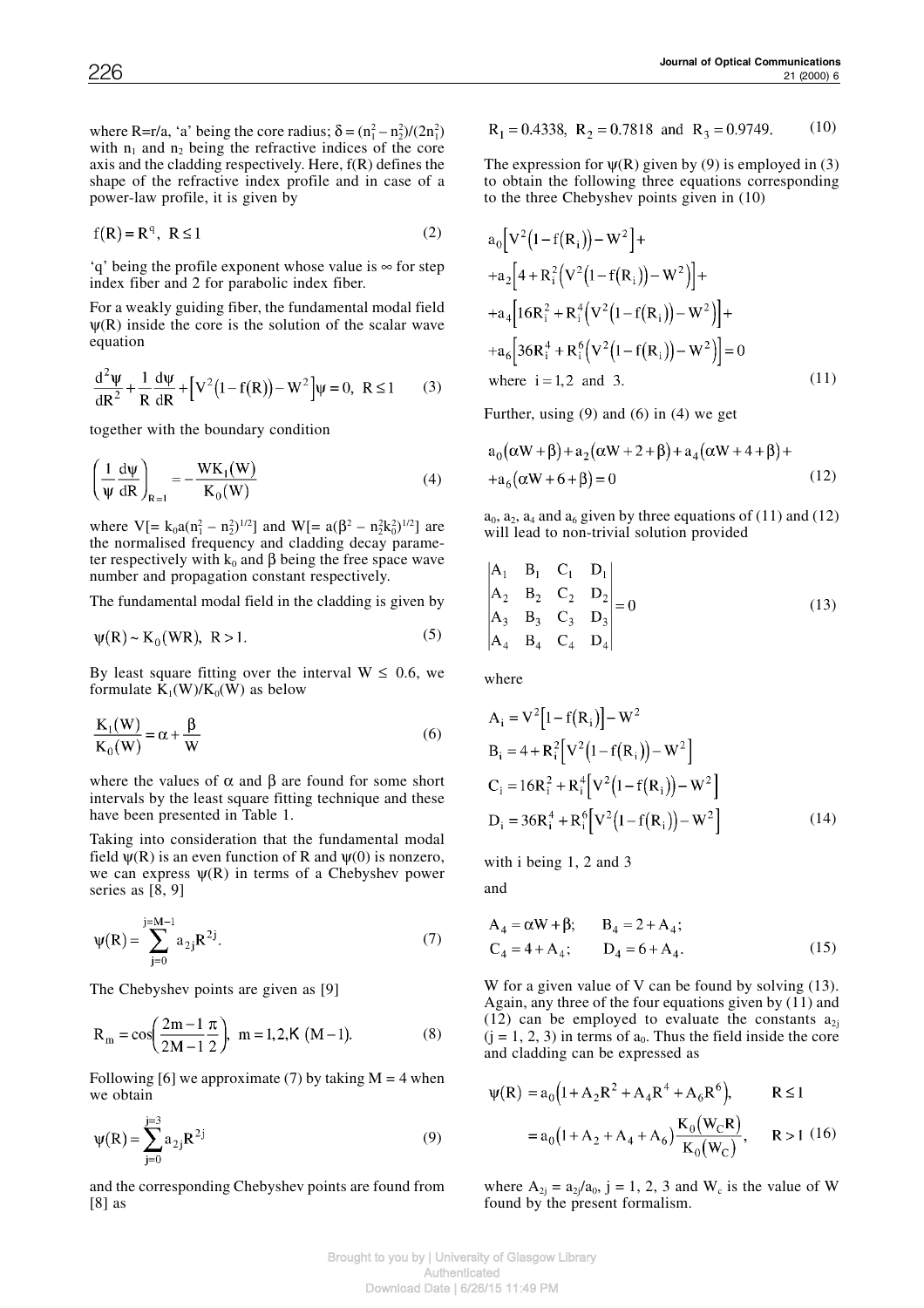In case of a step index fiber the above values for field are compared with the exact analytical values given as

$$
\psi(R) = J_0(UR), \qquad R \le 1
$$
  
=  $\frac{J_0(U)}{K_0(W)} K_0(WR), \qquad R > 1.$  (17)

For graded index fiber, the comparison in this context is made with the available exact numerical results. Here U is a normalised propagation constant being equal to  $(V^2 - W^2)^{1/2}$ 

#### **3 Results and discussions**

In order to verify the validity of our formalism, we first estimate the values of cladding decay parameter W for different values of normalised frequeny V in the low V region. We compare our results with the exact analytical results [10–13] in case of a step index fiber and also with the exact numerical results [12, 13] for a parabolic index fiber. In Table 1, we present different values of α and β for different short intervals of W when W < 0.6. In Table 2, we present the values of W obtained by our method as  $W_c$  and compare it with the available analytical values [10–13] for step index fiber. It is found that the values predicted by the present formalism are extremely accurate within an accuracy of 0.560 %. In Table 3, we present the values of  $W_c$  and W in case of parabolic index fiber for some typical values of V where V< 1.9. It is seen that our simple technique provides accuracy within 1.279 %. Further, one can predict fundamental modal field by employing (16) provided it is normalised in terms of  $a_0$ . Accordingly in Figs. 1(a), 1(b) and 1(c) the variation of normalised fundamental mode  $\psi(R)$  for step index fiber with normalised radius R is depicted for three typical low values of V.  $\psi(R)$  found from (16) is presented by solid line while exact  $\psi(R)$ obtained from (17) is presented by crosses. In each case our predictions match excellently with the exact ones. In case of parabolic index fiber, we also present the variation of normalised  $\psi(R)$  with R in Figs. 2(a), 2(b) and 2(c) for three different low values of V. Here also the values obtained by the present method and the simulated exact ones are represented by solid lines and crosses respectively. In case of parabolic index fiber, we also find excellent agreement between our formalism and the simulated exact ones in this context. Further, it is relevant to mention in this connection that the Chebyshev technique [8] estimated the first higher order mode cut-off frequency for step and parabolic index fibers within an accuracy of 0.17 % and 1.17 %, respectively. In this regard our simple formalism seems to be quite consistent with the work [8] in predicting cladding decay parameter and fundamental modal field in case of step and parabolic index fibers.

# **4 Conclusion**

A linear variation of  $K_1(W)/K_0(W)$  with 1/W is formulated for a few intervals of W, where  $W < 0.6$ . With this relation as the kingpin, we employ Chebyshev technique in order to estimate accurately the cladding decay para-

Table 1: Values of  $\alpha$  and  $\beta$  for different ranges of cladding decay parameter W

| $0.000008 - 0.00001$ | 1784.03559000 | 0.06519083 |
|----------------------|---------------|------------|
| $0.00001 - 0.00005$  | 397.14916110  | 0.08228378 |
| $0.0003 - 0.0007$    | 36.29120034   | 0.11094628 |
| $0.001 - 0.005$      | 11.89030264   | 0.13114227 |
| $0.01 - 0.10$        | 2.12331170    | 0.20702490 |
| $0.10 - 0.20$        | 1.36850086    | 0.27248694 |
| $0.20 - 0.30$        | 1.22199127    | 0.30182093 |
| $0.30 - 0.40$        | 1.15243299    | 0.32309927 |
| $0.40 - 0.50$        | 1.11884710    | 0.33673703 |
|                      |               |            |

Table 2: Values of Cladding decay parameter W for single-mode step index fiber in the low V region

| 1.3 | 0.49724300 | 0.49700000 | 0.0482 |
|-----|------------|------------|--------|
| 1.2 | 0.39211600 | 0.39200000 | 0.0292 |
| 1.1 | 0.29271700 | 0.29300000 | 0.096% |
| 1.0 | 0.20150500 | 0.20200000 | 0.2452 |
| 0.9 | 0.12475000 | 0.12471050 | 0.031% |
| 0.8 | 0.06447995 | 0.06412047 | 0.560% |
| 0.7 | 0.02472997 | 0.02460669 | 0.5017 |
| 0.6 | 0.00565997 | 0.00568281 | 0.4022 |
| 0.5 | 0.00048997 | 0.00049019 | 0.045% |
| 0.4 | 0.00000997 | 0.00001002 | 0.4997 |
|     |            |            |        |

Table 3: Values of Cladding decay parameter W for single-mode parabolic index fiber in the low V region

| 1.7     | 0.48855990 | 0.48270000 | 1.2137 |
|---------|------------|------------|--------|
| 1.5     | 0.31538000 | 0.31763000 | 0.708% |
| 1.3     | 0.17120000 | 0.17340000 | 1.768X |
| $1.1 -$ | 0.06615994 | 0.06617078 | 0.0167 |
| 1.0     | 0.03351496 | 0.03394951 | 1.279% |
| 0.9     | 0.01279997 | 0.01286055 | 0.4712 |
| 0.8     | 0.00349997 | 0.00346049 | 1.1402 |
| 0.7     | 0.00051997 | 0.00052037 | 0.0767 |
| 0.6     | 0.00002997 | 0.00003031 | 1.1217 |
|         |            |            |        |

meter as well as field both inside the core and cladding for single-mode graded index fibers. Taking step and parabolic index fibers as examples, we show that the results predicted by our simple theory match excellently with the available exact results. Such excellent predictions in the low V region should favour these simple formulations being employed in the study of such fiber characteristics, particularly for devices involving evanescent field coupling.

# **5 Acknowledgement**

The financial assistance of All India Council of Technical Education, India is gratefully acknowledged.

#### **References**

[1] D. Marcuse: J. Opt. Soc. Amer. 68 (1978) 1, 103–109 [2] A. Sharma, A. K. Ghatak: Opt. Commun. 36 (1981) 1, 22–24